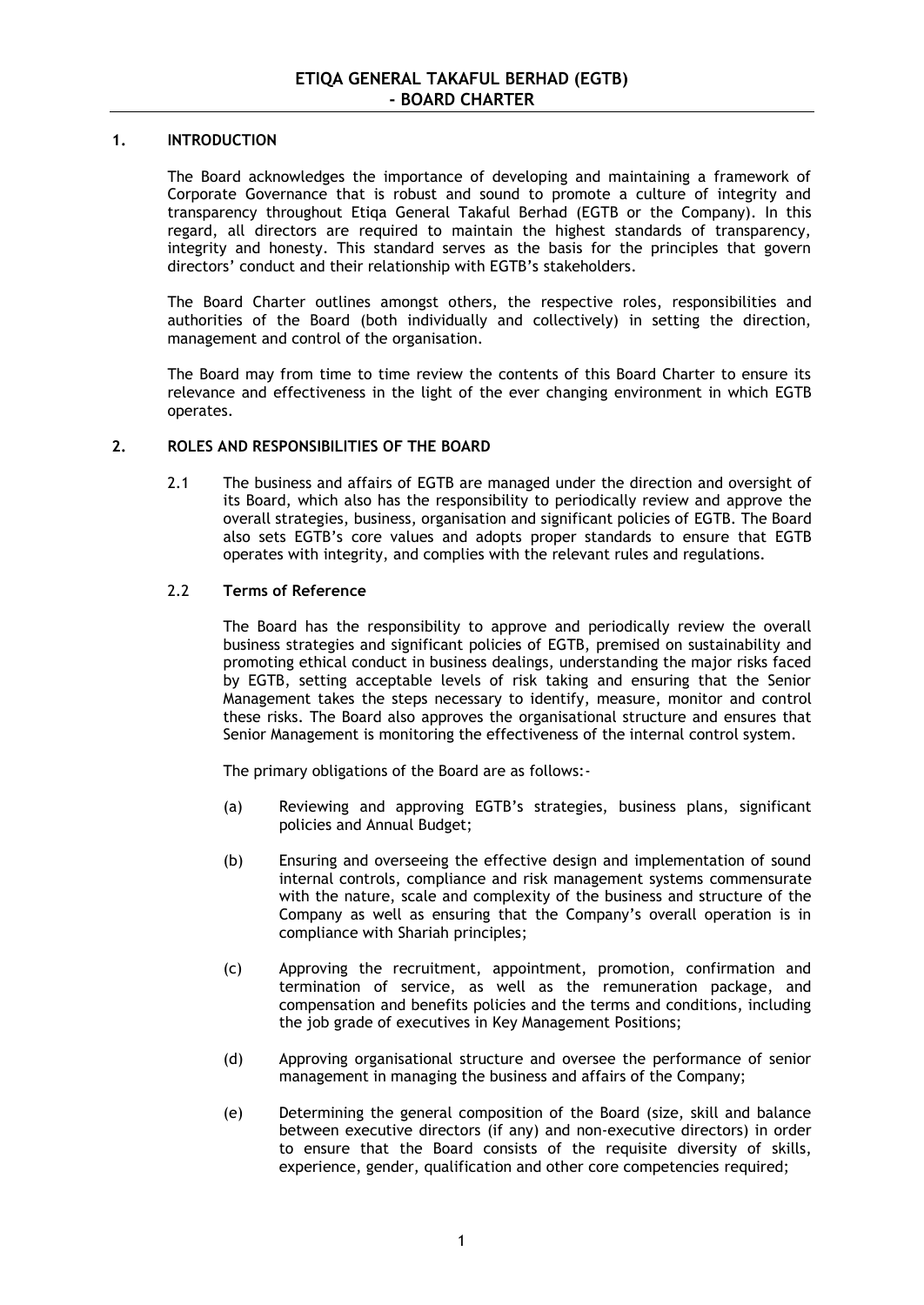- (f) Approving policies pertaining to corporate image, brand management, community relations, investor relations and shareholder communications programs;
- (g) Ensuring that EGTB has a beneficial influence on the economic well-being of the communities within which it operates;
- (h) Ensuring succession planning of executives in Key Management Positions;
- (i) Ensuring that the Board is supported by a suitably qualified and competent Company Secretary;
- (j) Ensuring that the Board members have access to appropriate education and training programmes to keep abreast of the latest developments in the industry, and as may be prescribed by the regulatory authorities from time to time;
- (k) Approving financial statements (and ensuring reliability of the same) as well as the interim dividend and recommend final dividend to shareholders; and
- (l) Approving a framework of remuneration for directors, covering fees, allowances, and benefits-in-kind (directors of all boards and committees).

### **3. BOARD COMPOSITION**

The composition of the Board reflects a good measure of objectivity and impartiality in order to ensure the interest of the shareholders are protected.

The Board may consider appointing at least one (1) member of the Group Shariah Committee as a member of the Board that could serve as a 'bridge' between the Board and the Group Shariah Committee. The presence of a director with sound Shariah knowledge would foster greater understanding and appreciation amongst the Board members on the decisions made by the Group Shariah Committee.

Other salient factors which have been taken into account in determining the Board's composition are as follows:-

#### 3.1 **Board Size**

Pursuant to the Shareholders Agreement between Maybank and Ageas, the number of directors on the Board of EGTB will consist of up to eight (8) directors, of which up to five (5) will be appointed by Maybank and two (2) will be appointed by Ageas and one (1) may be appointed to represent the interest of minority shareholders. In the event there is no minority shareholder the number of directors in EGTB would be reduced to seven (7).

Any variation to the directorship above shall be mutually agreed provided that the number of Directors of the Company shall not be less nor more than what prescribed by Bank Negara Malaysia.

# 3.2 **Independent Director**

At least half of the membership of the Board shall be Independent Directors.

### 3.3 **Executive Director**

The Company shall not have more than one Executive director on the Board.

#### 3.4 **The Chairman**

The Chairman shall be from the directors appointed by Maybank.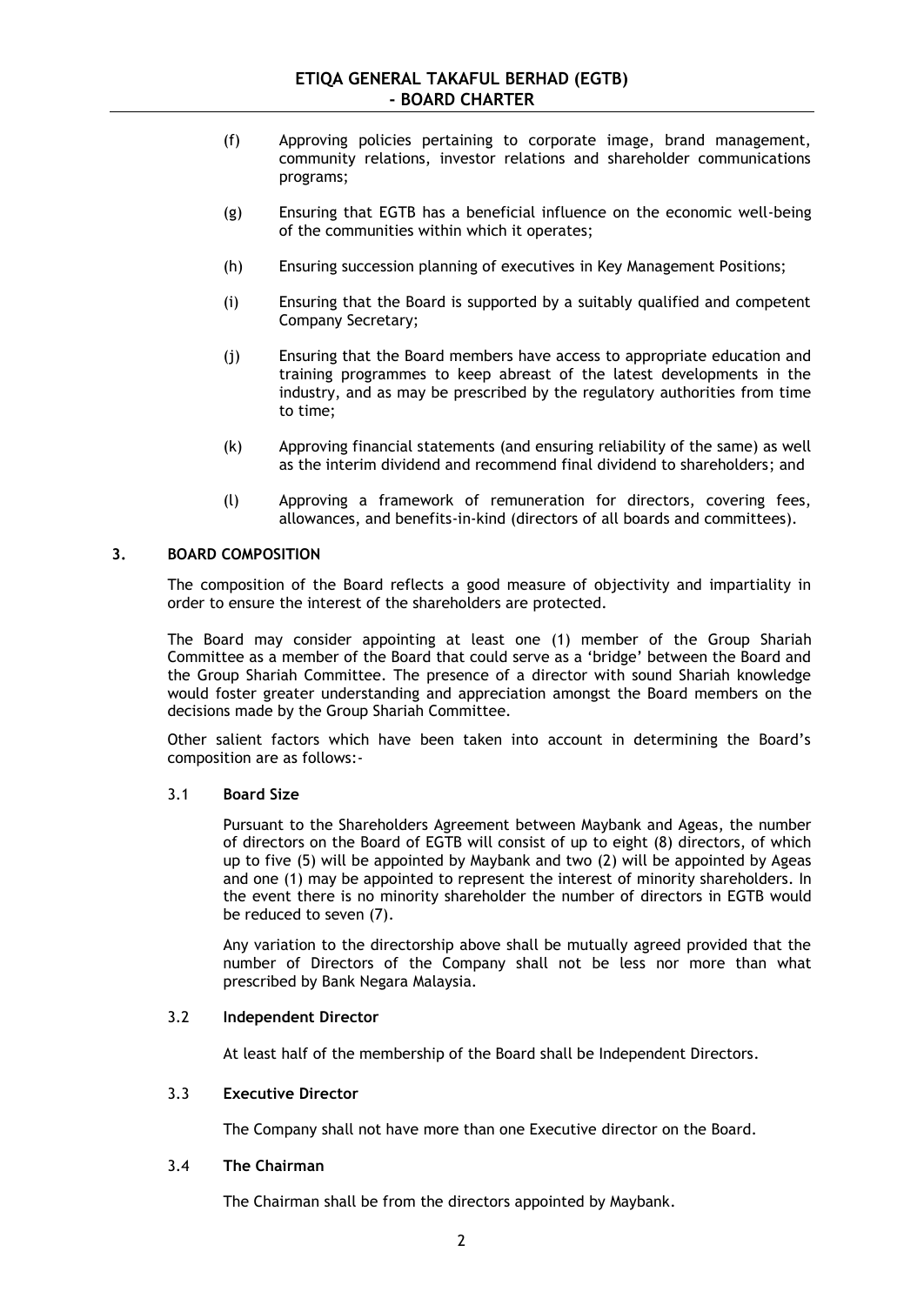### 3.5 **Vice Chairman**

The Vice-Chairman of the Board shall be from the directors appointed by Ageas Insurance International N.V.

### **4. SEPARATION OF ROLES AND RESPONSIBILITIES BETWEEN THE CHAIRMAN AND CEO**

The roles and responsibilities of the Chairman and the Chief Executive Officer (CEO) are separated with a clear division of responsibilities, defined, documented and approved by the Board, in line with best practices so as to ensure appropriate supervision of the Management. This distinction allows for a better understanding and distribution of responsibilities and accountabilities.

The respective roles of the Chairman and the CEO are set out below:-

### 4.1 **The Role of the Chairman**

The Chairman leads the Board and is also responsible for the effective performance of the Board. Working together with the Board, the Chairman ensures amongst others that:-

- (a) The setting of EGTB's policy framework within which the senior management is to work, and ensure that the Board supports the strategy formulated by EGTB and monitors its implemention.
- (b) The proceedings of the Board are conducted orderly, where healthy debate on issues being deliberated is encouraged to reflect an appropriate level of scepticism and independence;
- (c) The succession planning programme for the Board and senior management are at the appropriate level of effectiveness; and
- (d) The Board's decisions are reached by consensus (and failing this, reflect the will of the majority), and any concern or dissenting view expressed by any director on any matter deliberated at meetings of the Board, or any of its Committees, as well as the meetings' decisions, will accordingly be addressed and duly recorded in the relevant minutes of the meeting.

The Chairman also cultivates a healthy working relationship with the CEO and provides the necessary support and advice as appropriate.

### 4.2 **The Role of the CEO**

The CEO is delegated certain responsibilities by the Board and is primarily accountable for overseeing the day-to-day operations to ensure the smooth and effective running of the Group. His primary responsibilities include the following:-

- (a) Implementing the business and risk strategies, remuneration and other policies in accordance with the direction given by the Board;
- (b) Establishing a management structure that promotes accountability and transparency throughout the Company's operations, and preserves the effectiveness and independence of control functions;
- (c) Promoting, together with the Board, a sound corporate culture within the Company which reinforces ethical, prudent and professional behaviour;
- (d) Addressing actual or suspected breaches of regulatory requirements or internal policies in a timely and appropriate manner; and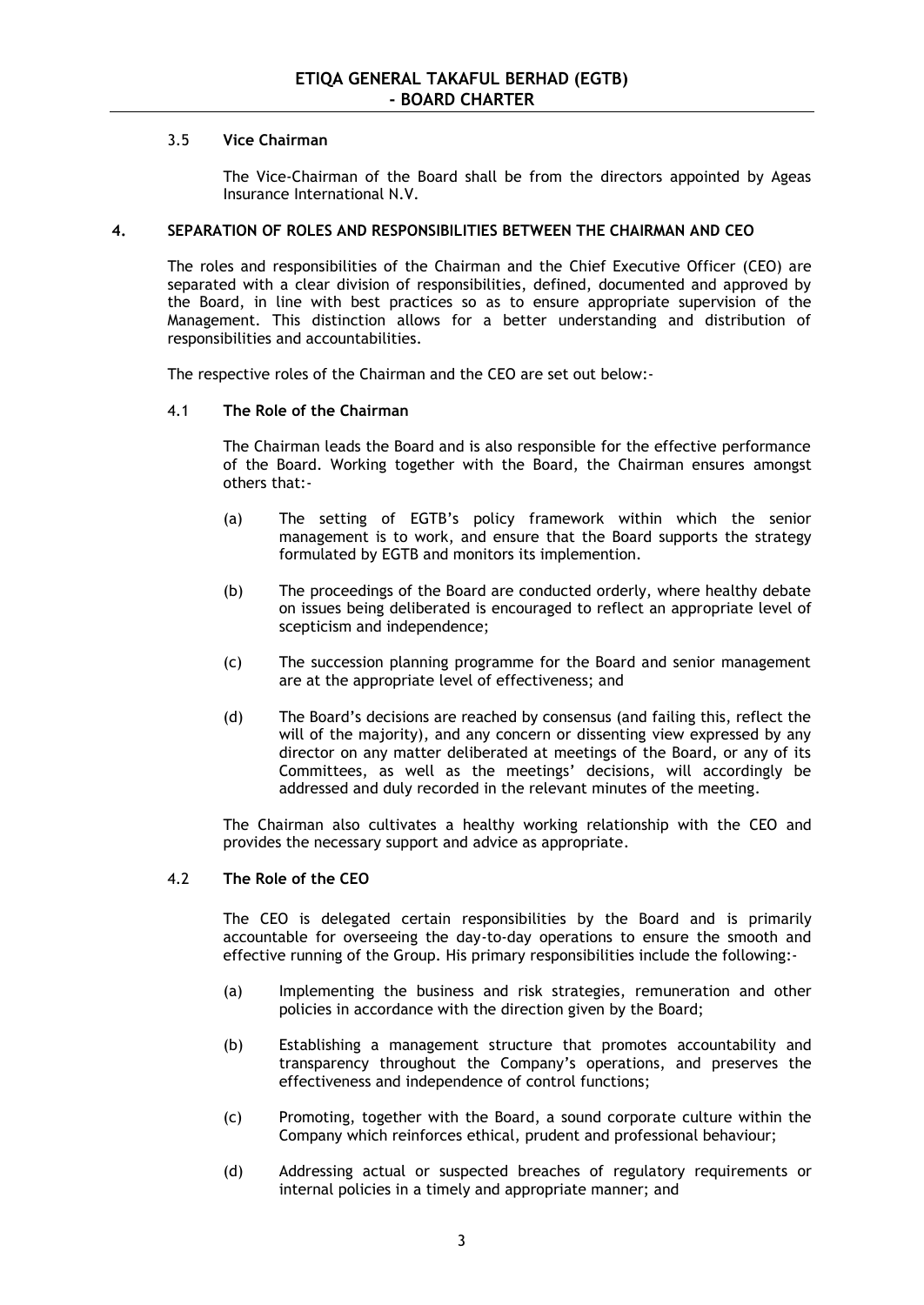- (e) Regularly updating the Board with material information the Board needs to carry out its oversight responsibilities, particularly on matters relating to:-
	- (i) the performance, financial condition and operating environment of the Board;
	- (ii) internal control failures, including breaches of risk limits; and
	- (iii) legal and regulatory obligations, including supervisory concerns and the remedial actions taken to address them.

The CEO, by virtue of his position also functions as the intermediary between the Board and the Management.

### **5. BOARD APPOINTMENTS**

A formal and transparent procedure is in place for the appointment of new directors to the Board, the primary responsibility of which has been delegated to the Maybank Group's Nomination and Remuneration Committee (NRC). In the course of its duties, the NRC is guided by the Maybank Group's Policy on the Nomination Process for the Appointment of Chairman, Director and CEO of Licensed Institutions in the Group (Policy on Nomination Process) which sets out a clear and transparent nomination process of the same, involving the following five stages:-



## **6. LIMITS ON EXTERNAL COMMITMENTS**

#### 6.1 **Limitation for Directors**

Directors are not allowed to sit on the boards of more than five (5) listed companies and must hold less than fifteen (15) directorships in non-public listed companies, to ensure that their commitment, resources and time are more focused, enabling them to discharge their duties effectively.

## 6.2 **Consultation Prior to External Appointments**

The Board values the experience and perspective that the Non-Executive directors gain from service on the boards of other companies, organisations or associations. However, prior to the acceptance of any relevant external appointments such as directorship of listed companies, organisations or other associations, Non-Executive directors should first consult with the Chairman on such proposed appointment. In any event, such commitments should not:-

- (a) cause a conflict of interest for the director;
- (b) affect the director's independence;
- (c) have potential reputational consequence to the Company; and/or
- (d) place demands on the director's time that could hinder their ability to attend board meetings and discharge their responsibilities to the Company.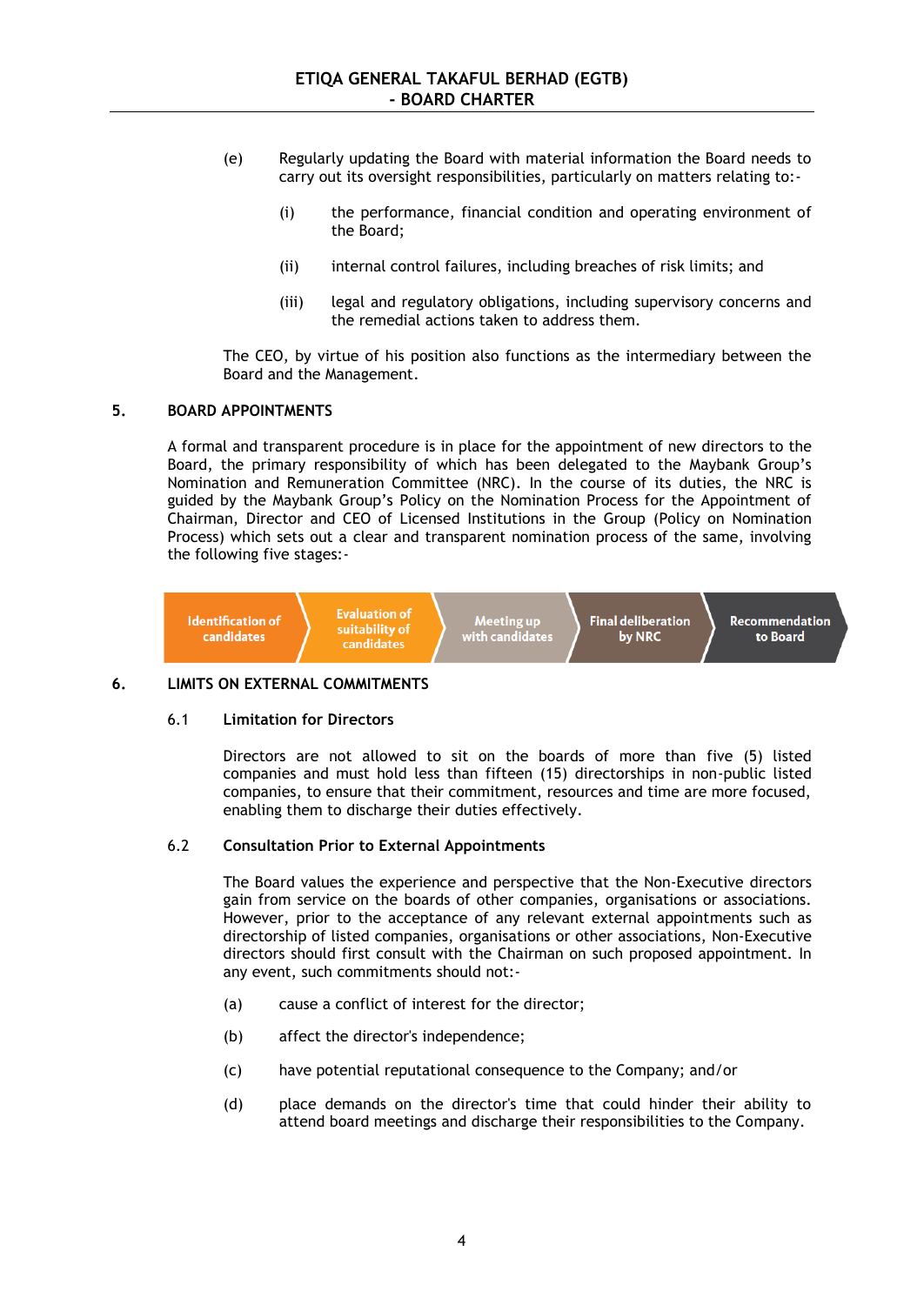## 6.3 **Limitation for CEO**

The CEOs must devote the whole of his professional time to the service of the Company unless BNM approves in writing. BNM may allow the CEO to assume a position of responsibility outside the Company, if BNM is satisfied that the proposed position would not:-

- (a) create substantial conflicts of interest or demands on the CEOs' professional time; and
- (b) result in the CEOs' holding directorships in more than five (5) entities other than the Company.

# **7. POLICY ON TENURE OF DIRECTORSHIP**

- 7.1 The appointment of members on the Board, as well as their tenure as a director, are subject to the approval of BNM (the "Approved Tenure"). Subject to the Board's annual evaluation of a member whose Approved Tenure is about to expire, and upon due consideration of the Maybank Group's own policy on the tenure of directorship as described below, the Company may apply to BNM for an extension of the said Approved Tenure, so that such director may continue to remain as a member of the Board.
- 7.2 Generally, the Maybank Group's Policy on Tenure of Directorship limits the tenure of all Non-Executive directors to upon completion of a twelve (12) year period.
- 7.3 Notwithstanding the limitation as mentioned above:-
	- (a) In the case of para. 7.2(a), the Board shall continue to have the discretion to request the affected director to nevertheless remain serving the Board in appropriate cases; and
	- (b) In the case of para. 7.2(b), the Board may recommend for the shareholders to approve (with strong justifications provided), that the affected director (notwithstanding his age) remain on the Board until the next Annual General Meeting of the Company.
- 7.4 With regard to Independent directors in particular, the limitation on tenure of directorships is upon completion of a cumulative period of nine (9) years.
- 7.5 In the case of para. 7.4, the Board has the following options:-
	- (a) To re-designate the affected director as a Non-Independent Non-Executive director from the ninth (9th) year onwards; or
	- (b) To recommend for the shareholders to approve (with strong justifications provided), that the affected director continues being designated as an Independent director and as such, remain on the Board.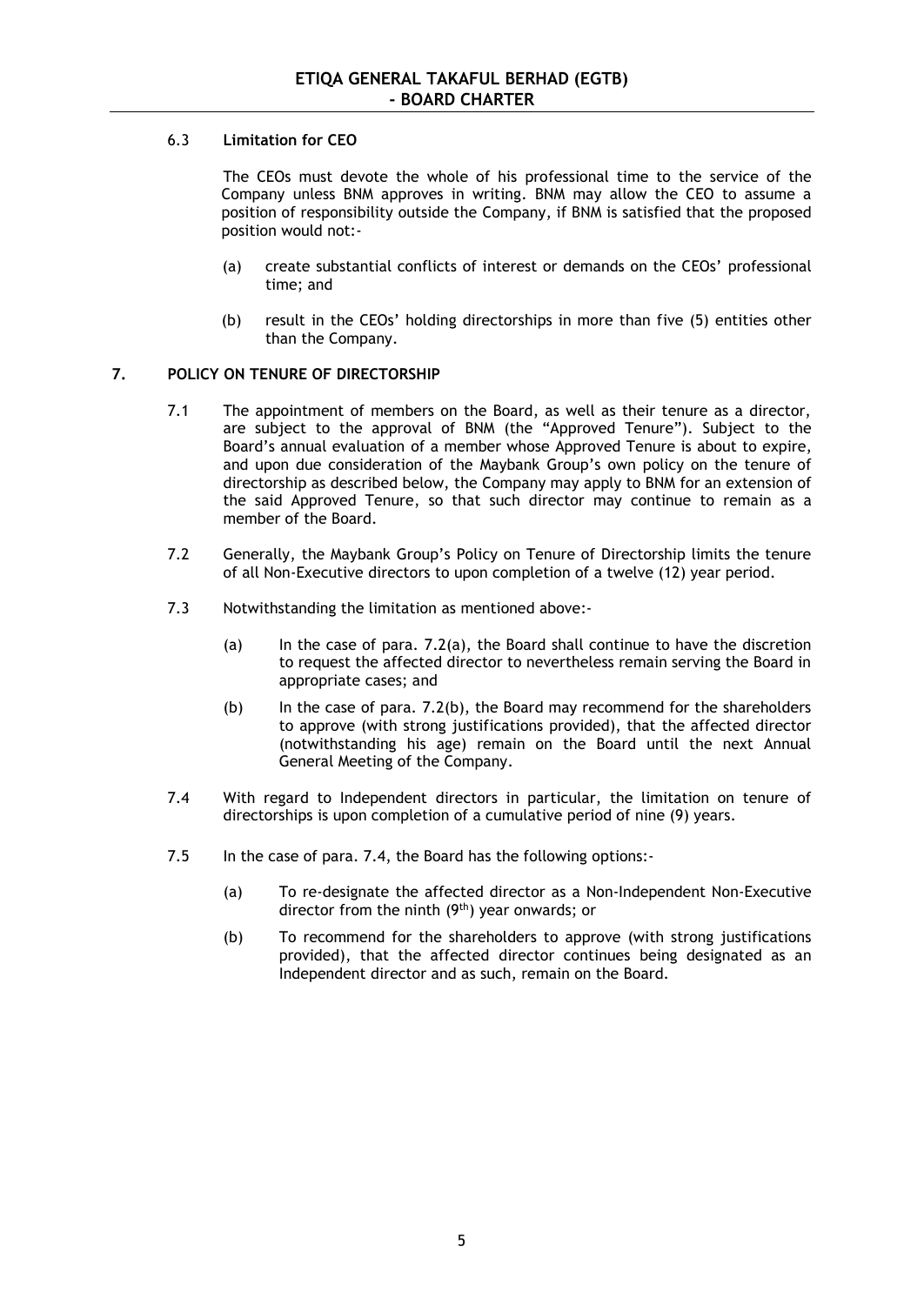### **8. SUCCESSION PLAN**

Appointments to the Board are not considered in isolation but as a component of the Board's succession plan. In this context, the limitations on age and tenure of directorship as described in para. 7 above provides the Board with the opportunity to consider and reassess its succession plan periodically, not only to ensure continuity in meeting its long term goals and objectives but also to affirm that the knowledge, experience and skill sets of its members would be well suited to meet the demands of the ever changing landscape of the financial industry.

In furtherance thereof, the curriculum vitae of prospective candidates would from time to time, be discreetly obtained from various internal and external sources (including institutions which maintain salient details on directors with financial industry background) for further review by the NRC and the Board, to ensure that the Board has a steady pool of talent to choose from whenever there is a need to appoint additional members on the Board or otherwise, to replace a member who intends to retire or resign from the Board.

### **9. BOARD PROCESSES**

### 9.1 **Frequency of Meetings**

The Board meets usually once in every two months. However, additional meetings may be convened as and when urgent issues and important decisions are required to be taken between the scheduled meetings.

Directors must attend at least 75% of Board meetings held in the financial year.

### 9.2 **Quality of Meeting Materials**

Board Meetings for the ensuing financial year are scheduled in advance before the end of the financial year, so as to allow members of the Board to plan ahead and fit the coming years' Board and Board Committees meetings into their respective schedules.

The Chairman, with the assistance of the Company Secretary, takes responsibility for ensuring that the members of the Board receive accurate, timely and clear information in respect of the EGTB's financial and operational performance to enable the Board to make sound decision and provide the necessary advice.

Prior to each Board meeting, an agenda together with comprehensive reports for each agenda item to be discussed will be forwarded to each director at least three (3) clear days before the scheduled meeting to enable the directors to obtain further clarification or explanation, where necessary, in order to be adequately apprised before the meeting.

In response to technological advancement in the digital space, the Board has taken the initiative to implement paperless board meeting where board papers are uploaded onto a secured platform, and is accessible via tablet devices.

## 9.3 **Board Satisfaction Index**

Performed every year, the Board Satisfaction Index is a mechanism used to ensure continuing adequate support is provided by the Company Secretary to the Board, to assist directors in discharging their duties effectively. The areas of assessment cover transactional and operational efficiency, which includes the quality of the minutes of the Board and Board Committees, of papers and meeting arrangements, and of training and knowledge management, as well as advisory services on matters concerning directors' duties, such as disclosure of interests.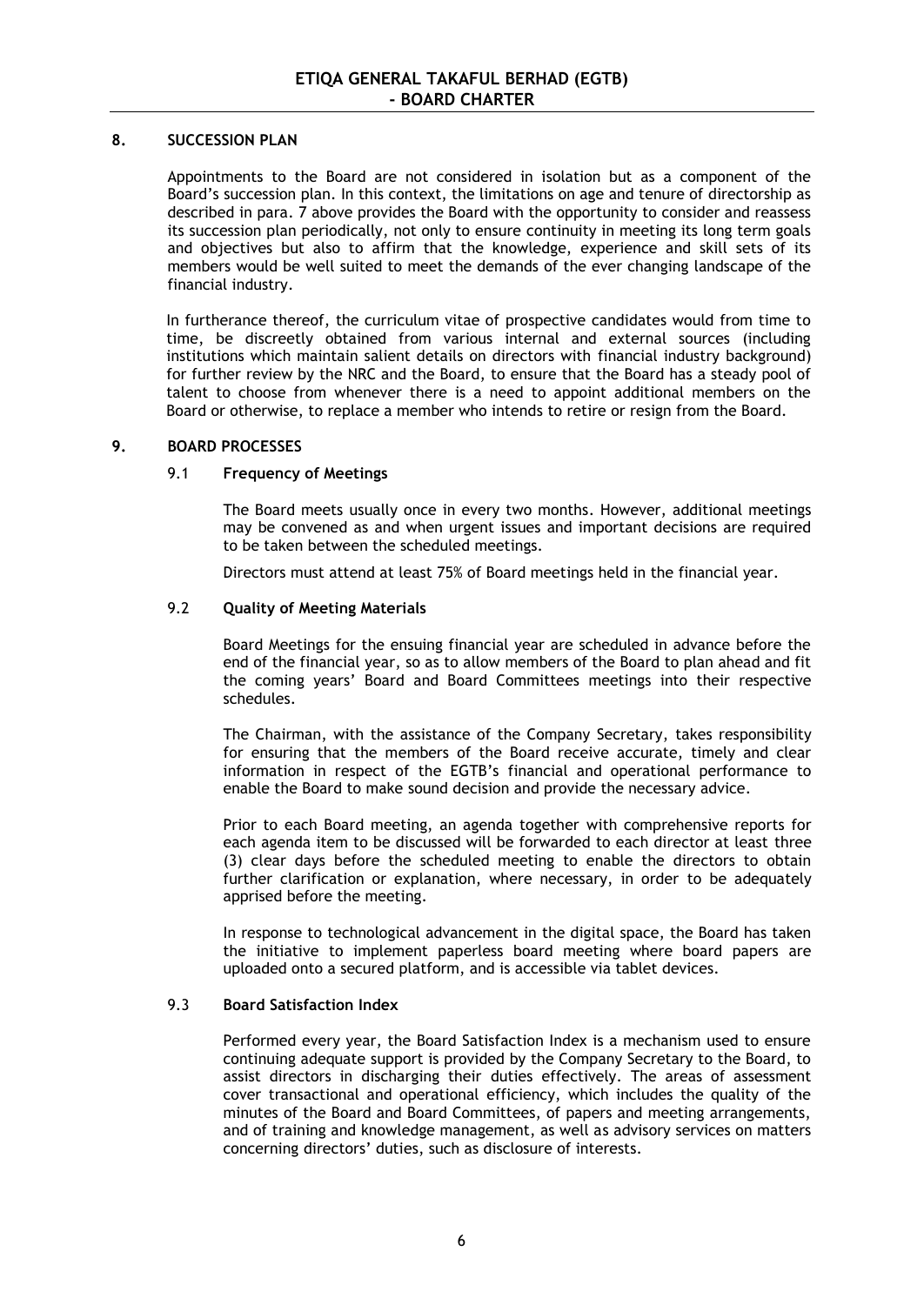## 9.4 **Minutes of Meetings**

The directors (through the Company Secretary) shall cause minutes to be duly entered in the books provided for the purpose of all resolutions and proceedings of all meetings of the Board. The minutes of meetings shall accurately record decisions taken and the views of individual Board Members, where appropriate. Such minutes shall be signed by the Chairman of the meeting at which the proceedings were held.

## 9.5 **Quorum and Voting**

At least half of the Board members to be present. Questions arising at any meeting of the Directors shall be decided by a majority of votes.

## 9.6 **Board Time Without Management**

In line with best practices of other companies, at the end of each Board meeting, a Board session without the Management is held. The purpose is to enable the Chairman to engage with the Non-Executive directors on issues that they would prefer to raise without the presence of CEO as well as a round-up session on the just concluded Board meeting.

Further to the session, the Chairman may follow up with the CEO on issues raised by the Board, such as:-

- (a) matters that require the CEO follow-up e.g. business, and relationship or people issues;
- (b) matters concerning procedural points which requires improvements that the Company Secretary needs to work on; and/or
- (c) how the Chairman can better conduct future meetings.

## 9.7 **Board Annual Outline Agenda**

The Board Annual Outline Agenda highlights to the Board, the relevant Board Committees as well as the Management, the subject matters to be discussed for the year in order to facilitate better planning and for greater time effectiveness. The subject matters included in the Board Annual Outline cover the following broad topics:-

- (a) Strategy
- (b) Governance
- (c) Risk Management
- (d) Administrative

The Annual Board Outline Agenda will be reviewed at every Board meeting and updated, where appropriate.